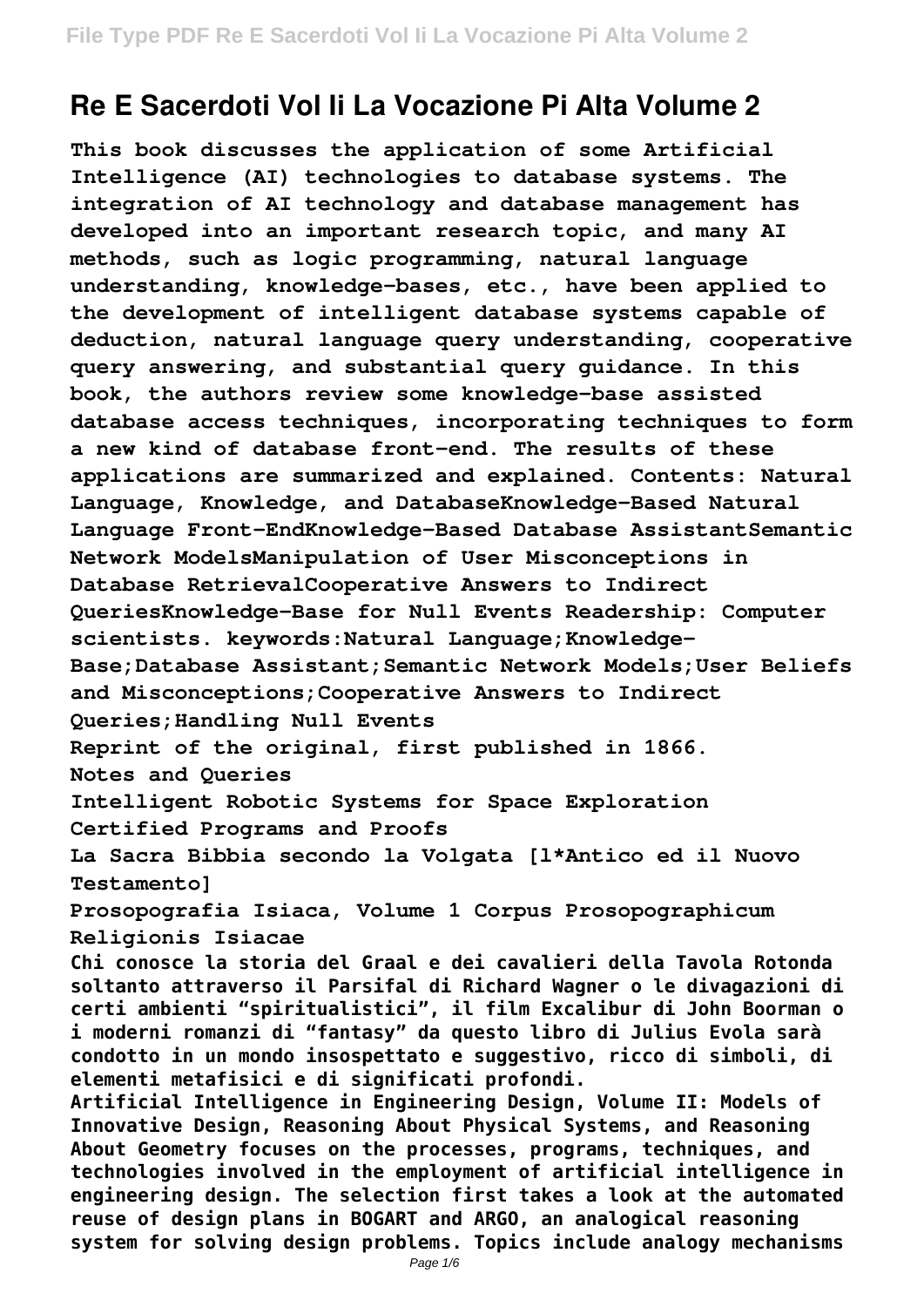**in ARGO, analogical reasoning and learning, ARGO development environment, using VEXED to construct a design plan, and how BOGART reuses a design plan. The text then ponders on retrieval strategies in a case-based design system and case-based design, including the functions-to-structure design task in the domain of physical devices, design retrieval, proposition, and modification, and the multilayered case representation. The publication examines mechanism comparison and classification for design; a case-based approach to the design of mechanical linkages; and studies of heuristic knowledgebased approaches for automated configuration generation and innovation. Topics include applications of stress field estimation to geometric optimization, simplification and abstraction operators, mechanism comparison and classification, linkage synthesis, analytic synthesis techniques, and system architecture. The selection is a valuable reference for readers interested in the use of artificial intelligence in engineering design.**

**Notes and Queries: A Medium of Inter-Communication for Literary Men, Artists, Antiquaries, Genealogists, Etc**

**Il funzionario pubblico ossia manuale pratico-disciplinare pegl' impiegati regii, pegli addetti ai corpi tutelati e pei disciplinati dalla stato**

**Optimal Automated Process Fault Analysis**

**10th International Conference, AISC 2010, 17th Symposium, Calculemus 2010, and 9th International Conference, MKM 2010, Paris, France, July 5-10, 2010. Proceedings**

### **Intelligent Computer Mathematics**

### **Bollettino della Società geografica italiana**

Professional knowledge management is imperative for the success of enterprises. One decisive factor for the success of knowledge management projects is the coordination of elements such as corporate culture, enterprise organization, - man resource management, as well as information and communication techn- ogy. The proper alignment and balancing of these factors are currently little understood—especially the role of information technology, which is often - garded only as an implementation tool, though it can be a catalyst by making new knowledge management solutions possible. This conference brought together representativesfrom practical and research ?elds for discussing experiences, professional applications, and visions through presentations, workshops, tutorials, and an accompanying industry exhibition. The main focus of the conference was the realization of knowledge mana- ment strategies with the aid of innovative information technology solutions, such as intelligent access to organizational memories, or integration of business processes and knowledge management. Also of interest were holistic/integrative approaches to knowledge management that deal with issues raised by the in- gration of people, organizations, and information technology.

Five years ago, with excitement and uncertainty, we witnessed the birth of PRIMA (Paci?c Rim International Workshop on Multi-Agents). The ?rst PRIMA in 1998 has now grown into PRIMA 2003, the 6th Paci?c Rim Inter- tional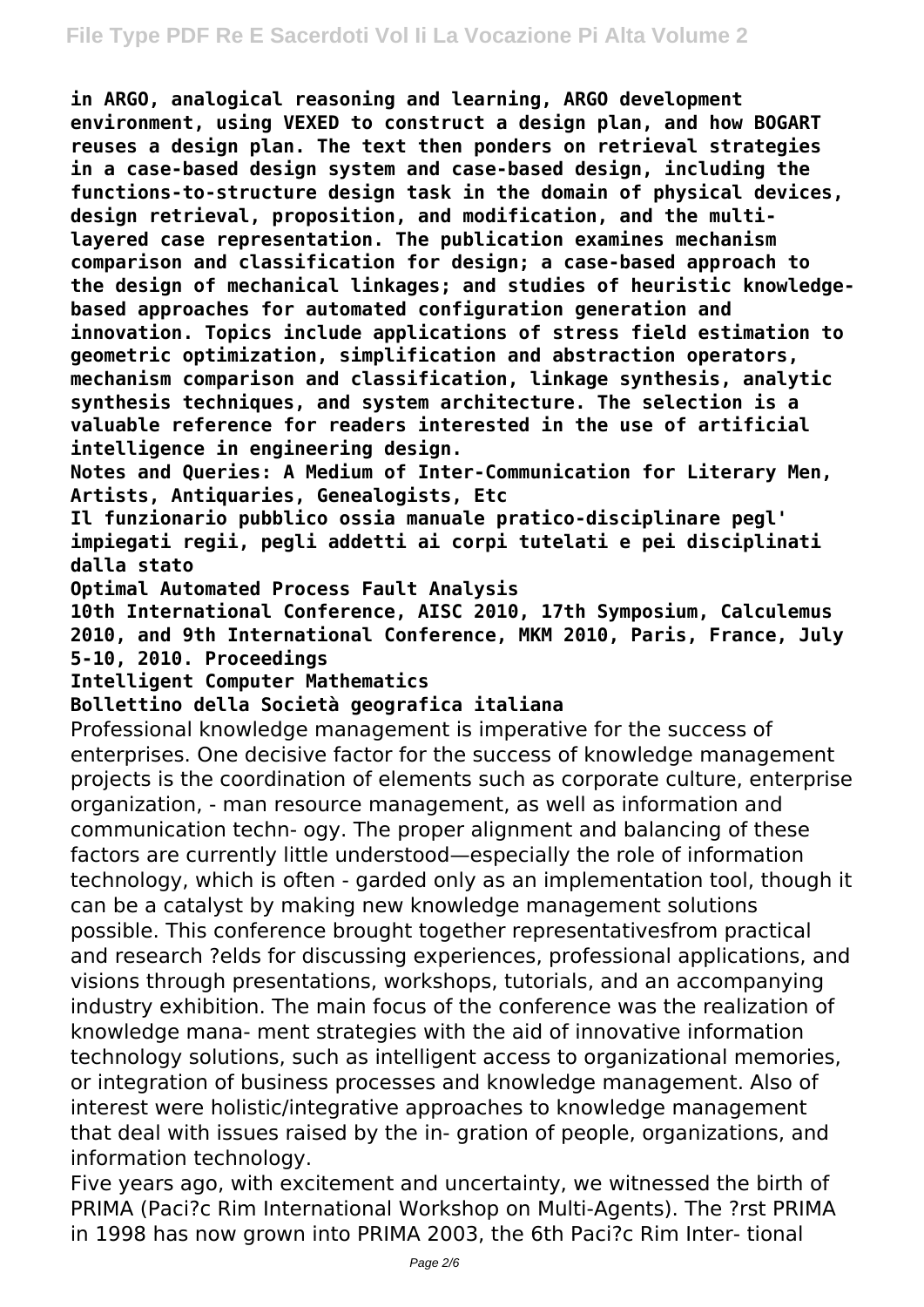Workshop on Multi-Agents in Seoul, Korea. During a period of ?ve years, the notion of agent research has grown so much that we hear the term agent on a daily basis. Various ?elds such as business, the Web, software engineering, on-line games and such are now using the term agent as a placeholder, just like the term object is used in the object-oriented paradigm. On the other hand, the research area has extended toward real applications, such as the Semantic Web and ubiquitous computing. The themes of PRIMA 2003 re?ected the following trends: – agent-based electronic commerce, auctions and markets – agent architectures and their applications – agent communication languages, dialog and interaction protocols – agent ontologies – agent programming languages, frameworks and toolkits – agentcities – agents and grid computing – agents and peer computing –agentsandtheSemanticWeb – agents and Web services – arti?cial social systems – con?ict resolution and negotiation – evaluation of multi-agent systems – languages and techniques for describing (multi-)agent systems – meta modeling and meta reasoning – multi-agent planning and learning – multi-agent systems and their applications – social reasoning, agent modeling, and organization – standards for agents and multi-agent systems – teams and coalitions – ubiquitous agents Sovereign Debt

Parnaso Straniero Volume Quarto

Investigating Explanation-Based Learning

6th Pacific Rim International Workshop on Multi-Agents, PRIMA 2003, Seoul, Korea, November 7-8, 2003, Proceedings

Monitor ecclesiasticus

Cathay and the way thither

The Decrees of Memphis and Canopus: Vol. II (Routledge Revivals)The Rosetta **StoneRoutledge** 

Automated fault analysis is not widely used within chemicalprocessing industries due to problems of cost and performance aswell as the difficulty of modeling process behavior at neededlevels of detail. In response, this book presents the methodof minimal evidence (MOME), a model-based diagnostic strategy thatfacilitates the development and implementation of optimal automatedprocess fault analyzers. With this book as their guide, readershave a powerful new tool for ensuring the safety and reliability ofany chemical processing system.

Vol. II

Opera Libretto, Vol. II-IV.

Harmony of the Law - Volume II

Text-book of Ecclesiastical History

Collezioni etnografiche del Museo Borgiano, memoria del dott. G.A. Colini ...

The Popes of Rome

*This book provides a thorough legal analysis of sovereign indebtedness, examining four typologies of sovereign debt – bilateral debt, multilateral debt, syndicated debt and bonded debt – in relation to three crucial contexts: genesis, restructuring and litigation. Its treatise-style approach*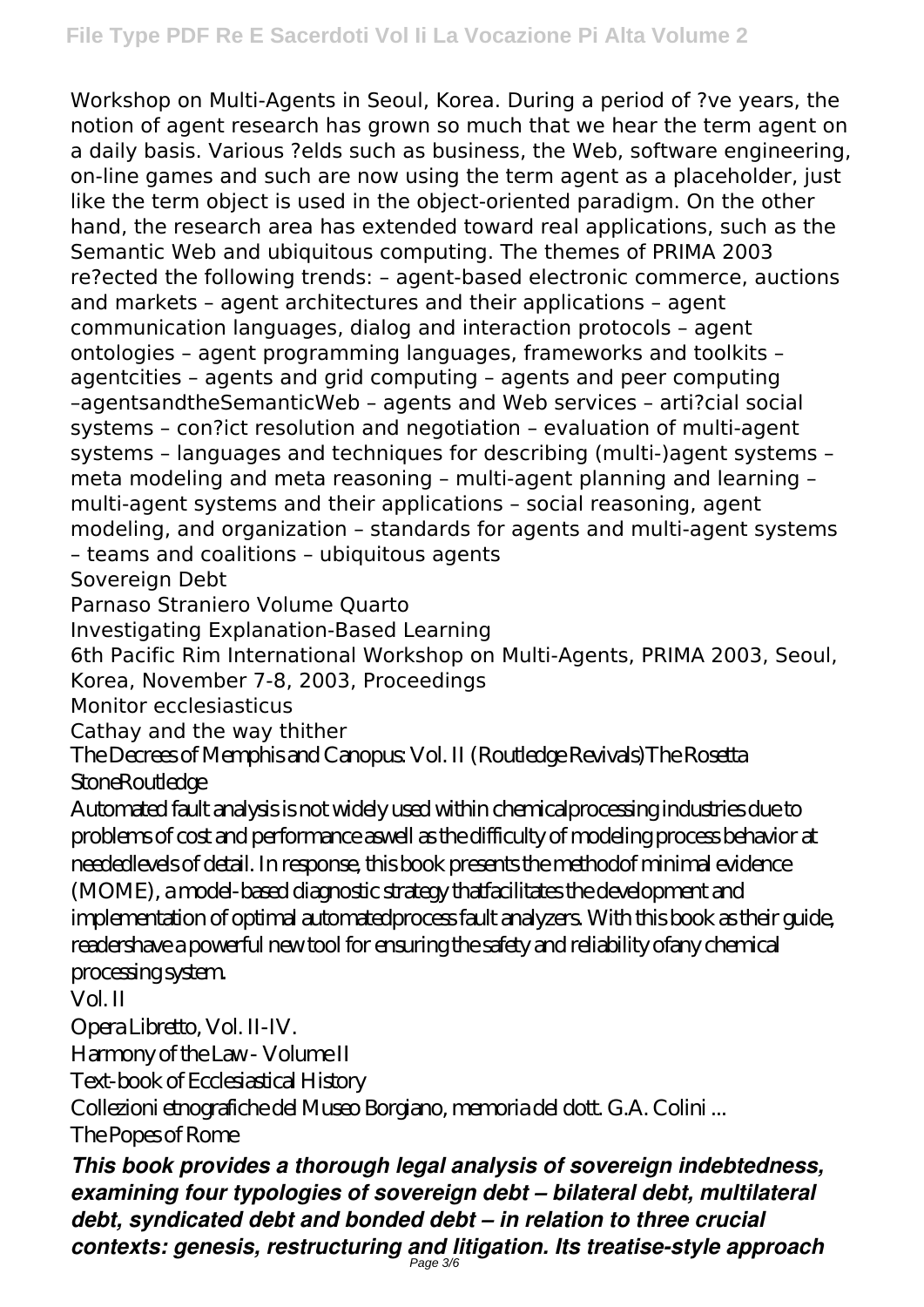*makes it possible to capture in a systematic manner a phenomenon characterized by high complexity and unclear boundaries. Though the analysis is mainly conducted on the basis of international law, the breadth of this topical subject has made it necessary to include other sources, such as private international law, domestic law and financial practice; moreover, references are made to international financial relations and international financial history so as to provide a more complete understanding. Although it follows the structure of a continental tractatus, the work strikes a balance between consideration of doctrinal and jurisprudential sources, making it a valuable reference work for scholars and practitioners alike.*

*Explanation-Based Learning (EBL) can generally be viewed as substituting background knowledge for the large training set of exemplars needed by conventional or empirical machine learning systems. The background knowledge is used automatically to construct an explanation of a few training exemplars. The learned concept is generalized directly from this explanation. The first EBL systems of the modern era were Mitchell's LEX2, Silver's LP, and De Jong's KIDNAP natural language system. Two of these systems, Mitchell's and De Jong's, have led to extensive follow-up research in EBL. This book outlines the significant steps in EBL research of the Illinois group under De Jong. This volume describes theoretical research and computer systems that use a broad range of formalisms: schemas, production systems, qualitative reasoning models, non-monotonic logic, situation calculus, and some home-grown ad hoc representations. This has been done consciously to avoid sacrificing the ultimate research significance in favor of the expediency of any particular formalism. The ultimate goal, of course, is to adopt (or devise) the right formalism. Il mistero del Graal*

*Knowledge-Base Assisted Database Retrieval Systems Artificial Intelligence in Engineering Design*

*Atti della Reale Accademia dei Lincei. Rendiconti, classe di scienze fisiche, matematiche e naturali*

## *Volume II: Models of Innovative Design, Reasoning About Physical Systems, And Reasoning About Geometry*

### *I riti della Settimana Santa oggi, nella provincia di Siracusa volume 1* Over the last twenty years, automation and robotics have played an increasingly important role

in a variety of application domains including manufacturing, hazardous environments, defense, and service industries. Space is a unique environment where power, communications, atmospheric, gravitational, and sensing conditions impose harsh constraints on the ability of both man and machines to function productively. In this environment, intelligent automation and robotics are essential complements to the capabilities of humans. In the development of the United States Space Program, robotic manipulation systems have increased in importance as the complexity of space missions has grown. Future missions will require the construction, maintenance, and repair of large structures, such as the space station. This volume presents the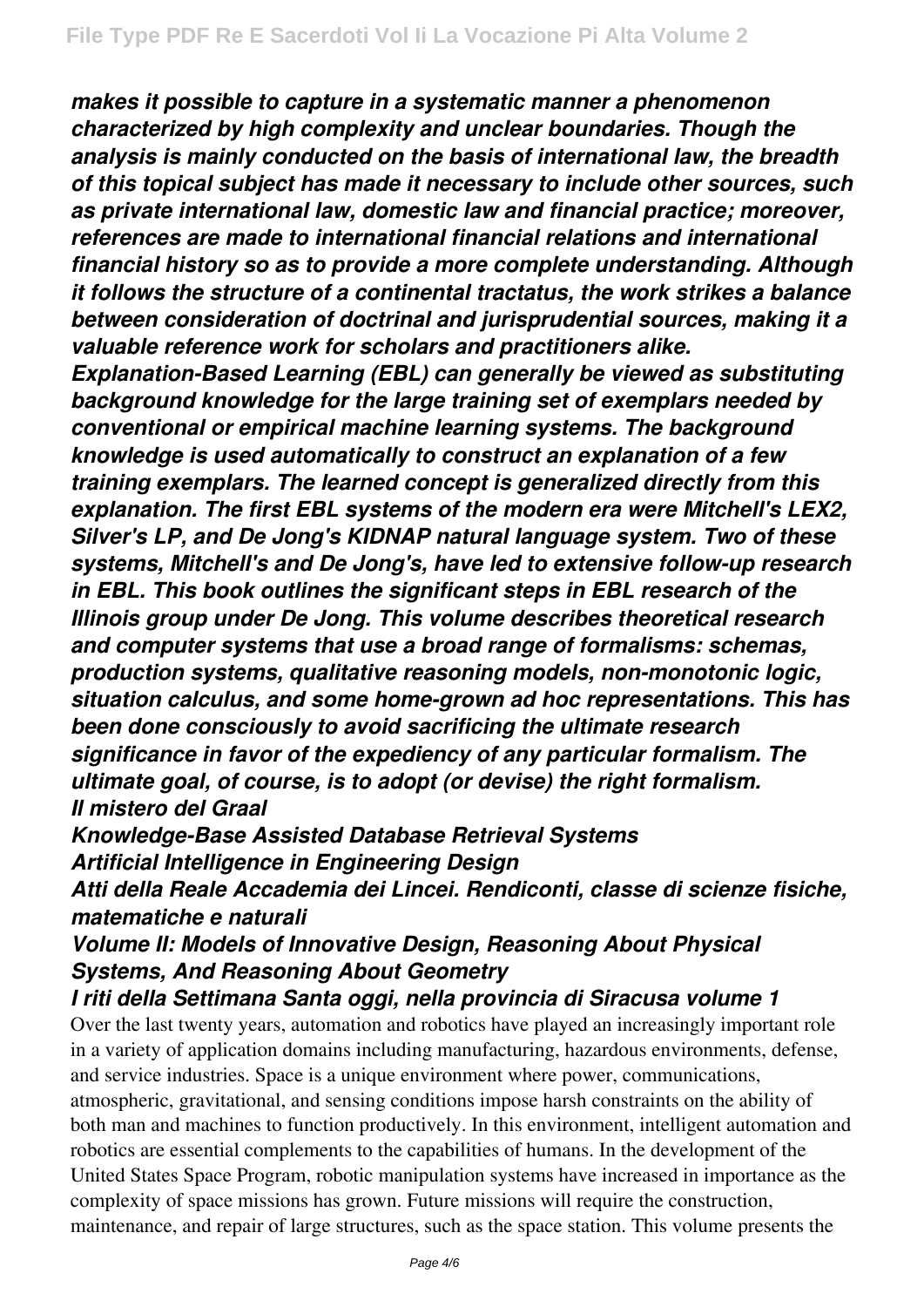effords of several groups that are working on robotic solutions to this problem. Much of the work in this book is related to assembly in space, and especially in-orbit assembly of large truss structures. Many of these so-called truss structures will be assembled in orbit. It is expected that robot manipulators will be used exclusively, or at least provide partial assistance to humans. Intelligent Robotic Systems for Space Exploration provides detailed algorithms and analysis for assembly of truss structure in space. It reports on actual implementations to date done at NASA's Langley Research Center. The Johnson Space Center, and the Jet Propulsion Laboratory. Other implementations and research done at Rensselaer are also reported. Analysis of robot control problems that are unique to a zero-gravity environment are presented.

This work collects together the names of Isis worshippers known from epigraphical evidence with the intention of showing the value of this underrated source when used systematically rather than episodically. The statistical study of the interest shown by women in the cult and of the diverse group of gods worshipped are only two examples of the research which this prosopography hopes to encourage.

Storia antica dell'Oriente dai più remoti tempi fino alla conquista d'Alessandro il Grande, che comprende l'Egitto, l'Assiria, la Babilonia, la Media, la Persia, l'Asia Minore e la Fenicia, di Filippo Smith

Sermoni dell'abate Poulle. Volume primo [-secondo]

Quæstiones singulares experimentales et practicæ per quatuor disputationes distributæ. Prima continet quæstiones singulares de Sacramentis; secunda ... de Missis, Capellaniis, et Legatis; tertia ... de Censuris, Irregularitatibus, et Simoniis; quarta ... de Restitutione et Justitia, etc Professional Knowledge Management

Cathay and the way Thither

### Towards Mechanized Mathematical Assistants

*This book constitutes the joint refereed proceedings of the 10th International Conference on Artificial Intelligence and Symbolic Computation, AISC 2010, the 17th Symposium on the Integration of Symbolic Computation and Mechanized Reasoning, Calculemus 2010, and the 9th International Conference on Mathematical Knowledge Management, MKM 2010. All submissions passed through a rigorous review process. From the 25 papers submitted to AISC 2010, 9 were selected for presentation at the conference and inclusion in the proceedings volume. A total of 14 papers were submitted to Calculemus, of which 7 were accepted. MKM 2010 received 27 submissions, of which 16 were accepted for presentation and publication. The events focused on the use of AI techniques within symbolic computation and the application of symbolic computation to AI problem solving; the combination of computer algebra systems and automated deduction systems; and mathematical knowledge management, respectively. This is the second of three volumes exploring some of the most remarkable insights into Ancient Egypt to have come to light in modern times. The first two volumes deal with the Rosetta Stone, an*

*outstanding archaeological discovery which has supplied the basis for Egyptian decipherment; the final volume explores the "Stele of Canopus", discovered in 1866. The significance of the Rosetta Stone lies in the three different languages inscribed on it: Koine Greek, Demotic Egyptian, and, crucially, Hieroglyphic. This has facilitated a vast increase in our understanding of the sacred language of Ancient*